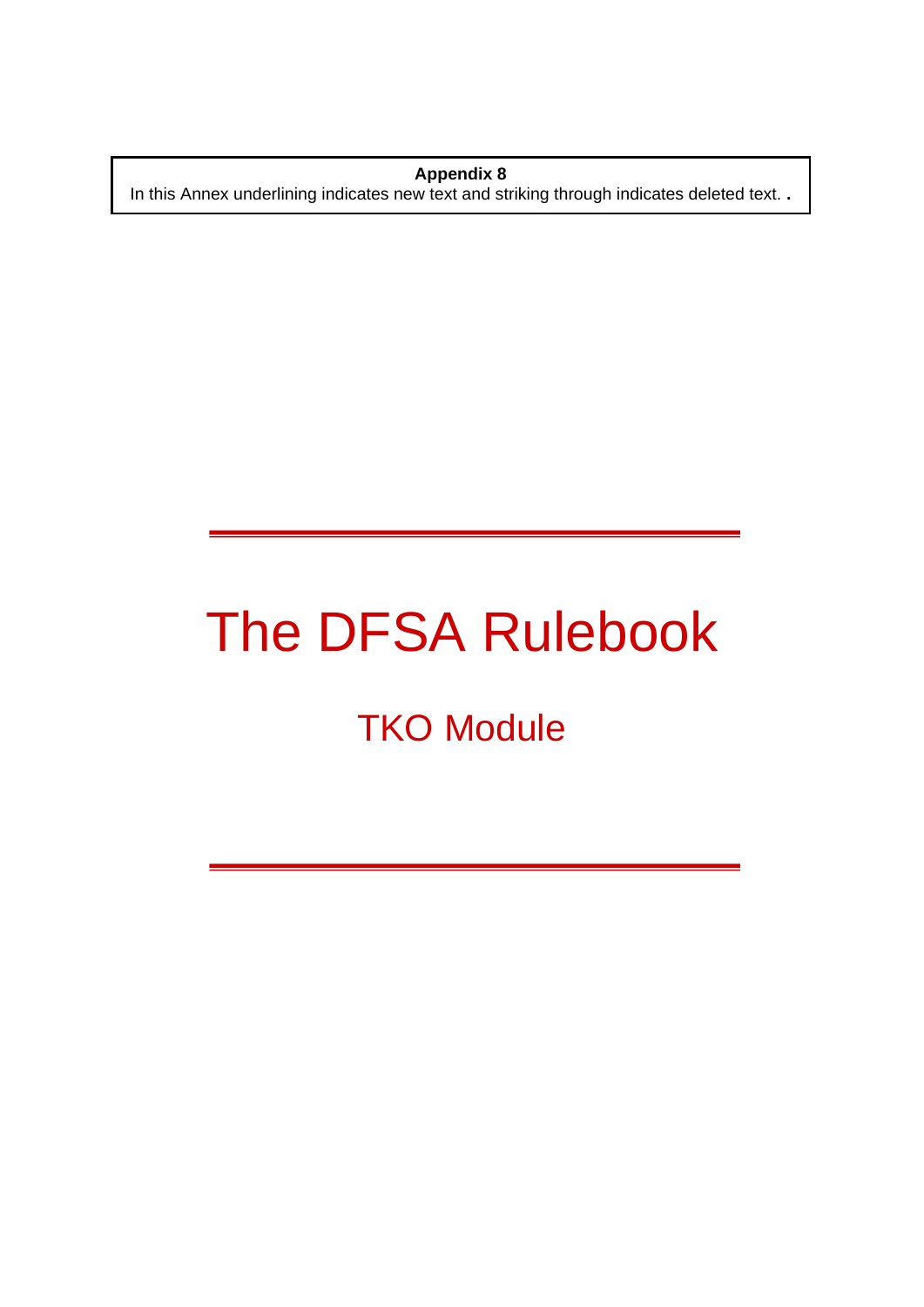# **15 FEES [Deleted]**

### **15.1 Imposition and calculation of a fee**

**15.1.1** Fees are payable on Bid Documents as set out in the scale of fees in App4. The amount of the fee depends on the value of the Bid according to the scale as set out in that appendix.

#### **Guidance**

Where a Bidder issues a revised Bid Document that increases the value of the Bid, the DFSA will require payment of the difference between the fee that would be applicable under App4 in respect of the value of the revised Bid, and the fee previously paid in respect of the value of the initial Bid.

**15.1.2** When the fee falls to be calculated on the basis of the value of the Securities to be issued as consideration, it will be computed by reference to the closing price of the relevant Securities at the last practicable date before the publication of the Bid Document as stated in that document and/or, as the case may be, by reference to the estimated value of any unlisted Securities consideration given in the document.

#### **Guidance**

In relation to the giving of an estimated value of any unlisted Securities consideration, see App1.4.1(m).

- **15.1.3** Where there are alternative Bids, the alternative with the highest value will be used to calculate the value of the Bid. Bids for all classes of equity Share capital will be included in the calculation of the value of the Bid, but Bids for non-equity Share capital, Convertibles, Options, etc. will not.
- **15.1.4** When a merger is effected by Bids for both entities by a new entity created to make the Bids, the fee will be determined by the value of the lower of the two Bids.
- **15.1.5** The DFSA may reduce, waive or refund all or part of any fee if it considers that, in the circumstances of a particular case, it would be equitable to do so.

## **15.2 Responsibility and timing for payment**

**15.2.1** The Bidder is responsible for the payment of the relevant fee to the DFSA.